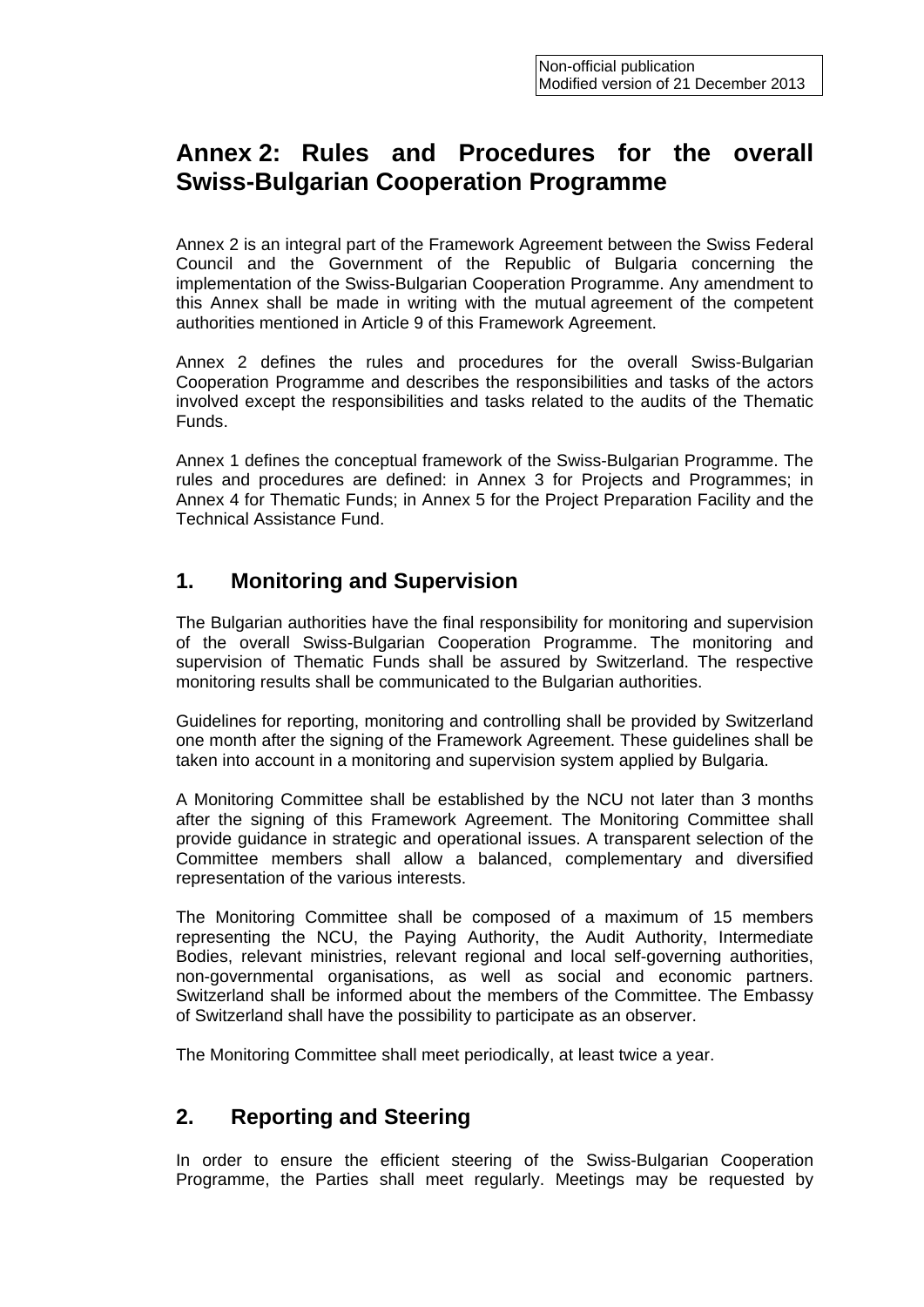Switzerland or Bulgaria. Meetings shall take place within 4 weeks of the date of the respective written request.

The main steering event is the annual meeting. The National Coordination Unit (NCU) is responsible for the organisation of the annual meeting. It shall consult the Swiss Embassy on the organisation, the contents, the agenda, the participants and other organisational and logistical matters. The minutes of the annual meeting shall be drafted by the NCU and be submitted to Switzerland for approval within 15 working days after the meeting.

The Paying Authority, the Audit Authority, Intermediate Bodies, Executing Agencies and other institutions and persons may be invited to the annual meeting whenever this is felt desirable by the NCU or by Switzerland.

The Parties may invite the Commission of the European Communities to participate as an observer.

The NCU shall prepare an annual report and transmit it to Switzerland one month prior to the annual meeting. Switzerland shall provide the NCU two months prior to the annual meeting with the part of the report covering the Thematic Funds.

The annual report shall inter alia address:

- General experience and results achieved;
- Progress made in the implementation of the Swiss-Bulgarian Cooperation Programme in relation to the Conceptual Framework;
- Status of Project implementation, including:
	- Statements on approved Projects, progress of Project identification / preparation and foreseeable commitments;
	- Statistics on tenders, contract awards and successful bidders;
	- Information about important issues with regard to particular Projects.
- Status of Thematic Funds (analogue reporting on Projects);
- Status of the Project Preparation Facility and the Technical Assistance Fund (analogue reporting on Projects);
- Overall financial statement on past and tentative future disbursements and commitments for the overall Swiss-Bulgarian Cooperation Programme;
- Problems met during the Programme's implementation;
- Summary and main conclusions of the financial audits;
- Proposals for the allocation of non-committed funds (if applicable);
- Administrative implementation and other issues;
- Communication strategy and activities to inform the public about the Swiss-Bulgarian Cooperation Programme and the implemented Supporting Measures;
- Further issues to be discussed; recommendations, next steps.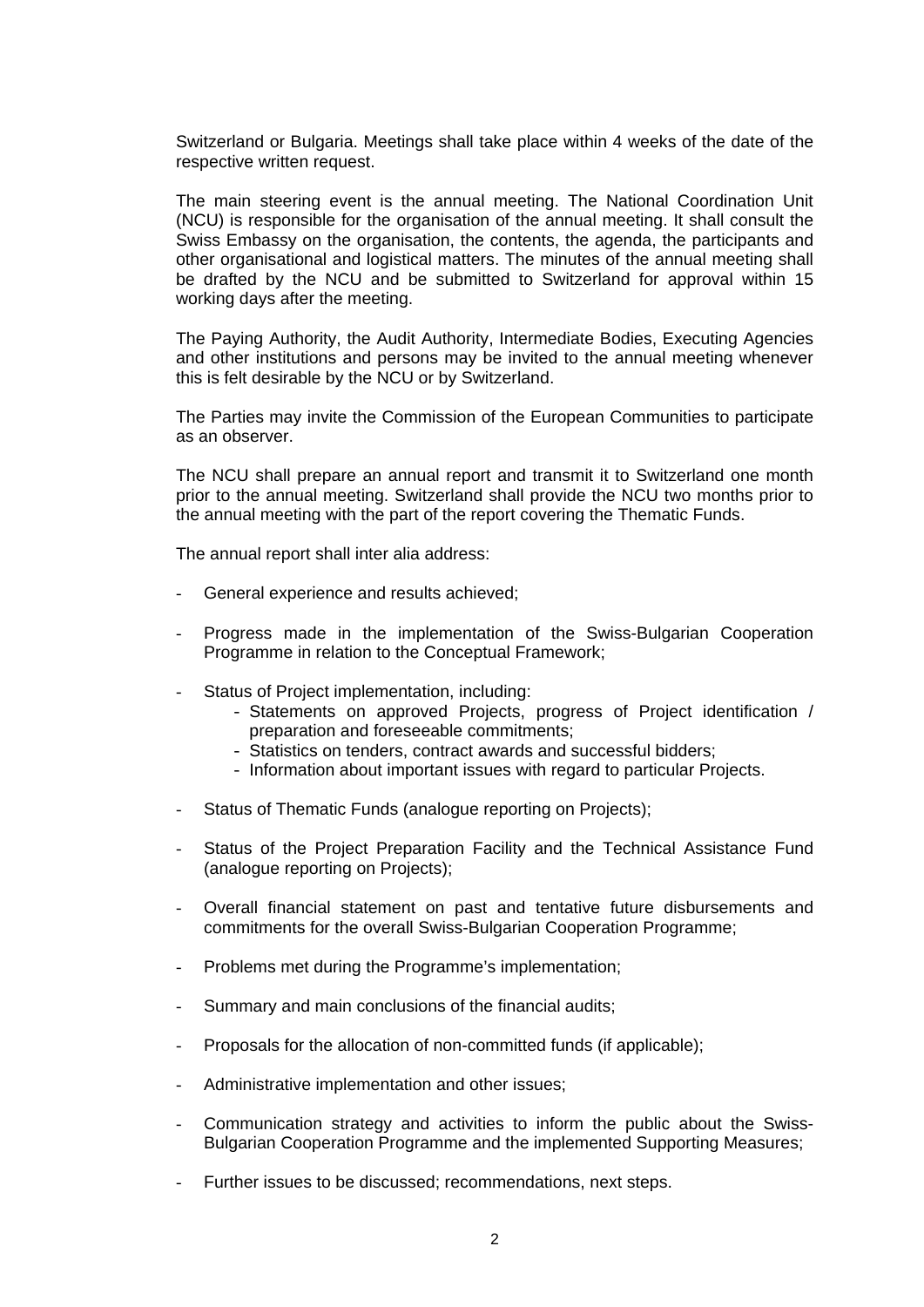In a separate document, the NCU shall prepare:

- Annual implementation planning;
- Suggestions for amendments to the Annexes of this Framework Agreement (if needed).

Within two years after the signing of this Framework Agreement, the Parties shall review the geographic focus as well as the, if the case may be, thematic priorities, redirect the initial financial allocations as agreed, and determine the priorities for the not yet allocated part of the Contribution.

### **3. Compliance Assessment and System Audits**

The implementation of the Swiss-Bulgarian Cooperation Programme in Bulgaria shall be subject to a compliance assessment. The compliance assessment shall examine - inter alia - the tasks and responsibilities of the Intermediate Bodies and key coordinating governmental institutions, existing structures, procedures and controls foreseen to be applied in the Swiss-Bulgarian Cooperation Programme. The exact scope of the compliance assessment shall be defined by mutual agreement between the two Parties. The compliance assessment shall be performed in accordance with the Bulgarian law. Switzerland may announce specific requirements to be taken into account.

Each year, the Audit Authority prepares an annual audit plan which includes system audits and audits of the operations approved and an annual summary of audit findings. Switzerland may announce specific requirements to be taken into account.

The compliance assessment and system audits shall be performed by the competent Bulgarian authority, the Audit of EU Funds Executive Agency to the Minister of Finance.

Reports on the compliance assessment and system audits shall be transmitted to the Swiss Embassy within two months after their completion.

# **4. Review and Evaluation**

During implementation of the Swiss-Bulgarian Cooperation Programme, Bulgaria and/or Switzerland may request a review on, inter alia, procedures applied, actors involved and results achieved (input, output, outcome).

At the end of the Swiss-Bulgarian Cooperation Programme, Switzerland and/or Bulgaria may request a final evaluation of the entire programme. The costs will be borne by the requesting competent authority.

# **5. Responsibilities and Tasks**

The responsibilities and tasks for the implementation of the overall Swiss-Bulgarian Cooperation Programme are as follows: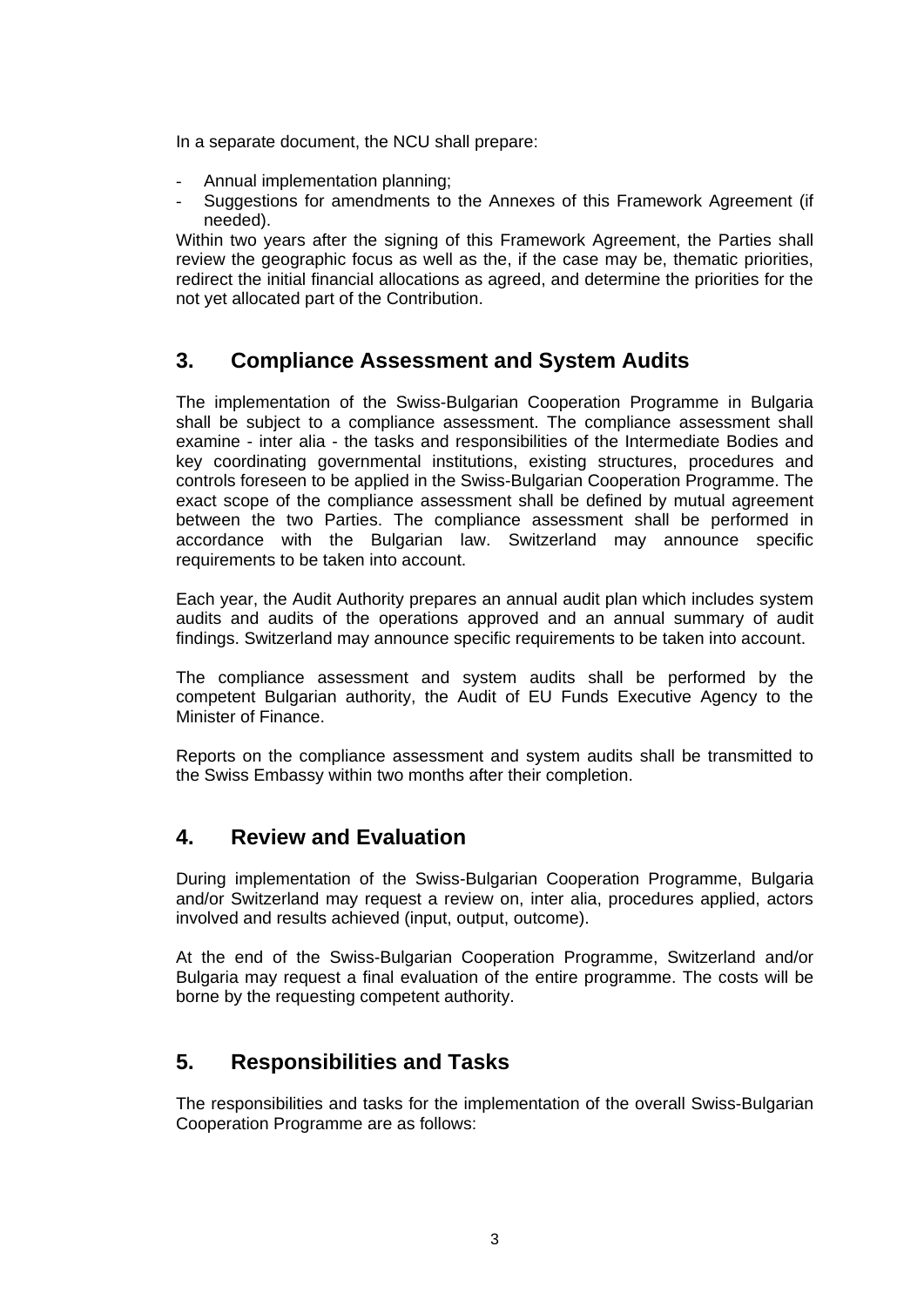### **5.1 The National Coordination Unit**

The NCU is responsible for ensuring that: the legal and financial framework conditions are set for the successful implementation of the Swiss-Bulgarian Cooperation Programme; the Supporting Measures are implemented in an efficient and effective way according to agreed schedules; the strategic and operational monitoring, the supervision and the steering of the overall Swiss-Bulgarian Cooperation Programme as well as the correct use of the financial resources are guaranteed; the Bulgarian public is well informed about the Swiss Contribution. The main tasks of the NCU include:

- Ensuring the adoption of the necessary national legal documents for the implementation and monitoring of the overall Swiss-Bulgarian Cooperation Programme and for all Supporting Measures;
- Relating the Swiss Contribution to other contributions, to the National Strategic Reference Framework and to the Operational Programmes and coordinating the supporting measures financed through different sources;
- Ensuring together with the Ministry of Finance appropriate provisions in the National Budget for co-financing and safeguarding the necessary funds for claimants;
- Establishing a Monitoring Committee for the overall Swiss-Bulgarian Cooperation Programme;
- Developing a monitoring and supervision system taking into account the respective Swiss guidelines;
- Ensuring that an adequate and effective system for preventing fraud and irregularities is established for the implementation of the Swiss-Bulgarian Cooperation Programme;
- Ensuring that the compliance and system audits are carried out;
- Ensuring the building-up of the Project Portfolio according to Annexes 1 and 3, through consultation with line ministries, the organisation of calls for Project proposals, the appraisal of Project applications and the selection of Projects;
- Preparing the annual report and the annual implementation planning:
- Organising the annual meetings and other meetings requested by Switzerland and Bulgaria;
- Ensuring publicity on the Swiss Contribution.

### **5.2 Audit Authority**

The Audit of EU Funds Executive Agency to the Minister of Finance is the Audit Authority, responsible for the compliance assessments, system audits and financial audits of the approved Supporting Measures. Its purpose is to assess the efficient and effective functioning of managerial and control systems for the implementation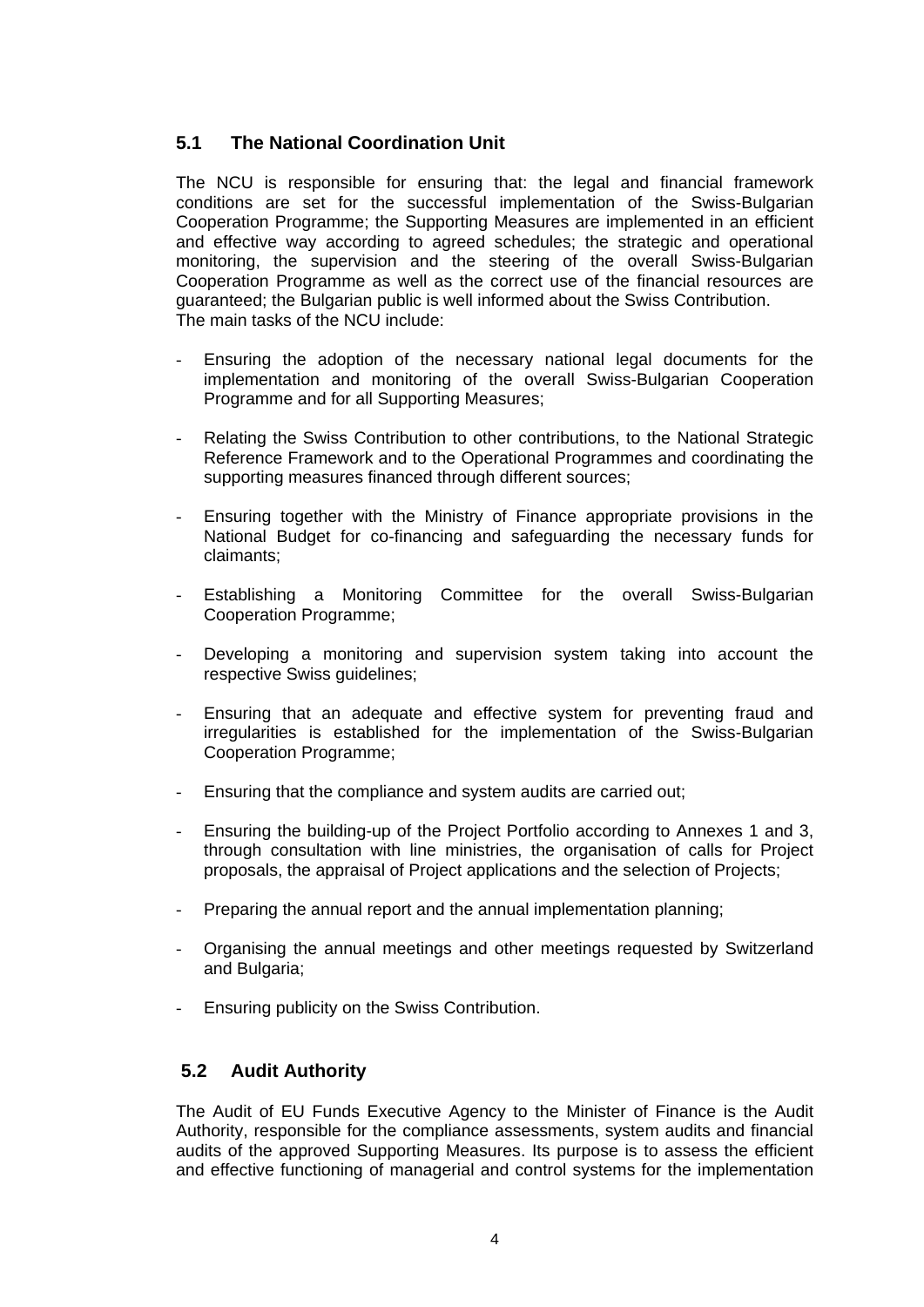of the Swiss-Bulgarian Cooperation Programme, including a system for preventing fraud and irregularities in accordance with national law.

The main tasks of the Audit Authority include:

- Ensuring an adequate regulatory framework for auditing that guarantees the required audit coverage and reporting to the Swiss authorities;
- Performing a compliance audit at the beginning of the implementation of the Swiss-Bulgarian Cooperation Programme;
- Establishing an annual audit plan, based on the risk assessment and on Switzerland's recommendations;
- Providing information about all audits related to the implementation system of the Swiss-Bulgarian Cooperation Programme as part of the yearly summary of audit reports provided by the NCU;
- Auditing the regularity of eligible expenditures based on a 5% representative sample of the operations approved;
- Ensuring efficient and prompt investigation and reporting to the NCU of any suspected and actual cases of fraud and irregularity detected during fiscal control;
- Providing assistance to auditors mandated by Switzerland;
- Verifying the periodic reports on irregularities in Supporting Measures financed by sources other than the Swiss Contribution with a view to identifying risk areas; if applicable, include measures in the audit plans for the Swiss **Contribution**

### **5.3 Monitoring Committee**

The Monitoring Committee is responsible for monitoring the implementation of the Swiss-Bulgarian Cooperation Programme.

The main tasks of the Monitoring Committee include:

- Approving the selection criteria of Projects taking into account Switzerland's comments;
- Commenting on the selection criteria for Activities applied in the Thematic Funds;
- Commenting on the documentation for calls for proposals;
- Reviewing the selection processes for Supporting Measures;
- Monitoring compliance with regulations and procedures;
- Periodically reviewing the progress in the implementation of the Supporting Measures and the achievement of their objectives;
- Monitoring the achievement of the objectives at the level of the overall Swiss-Bulgarian Cooperation Programme;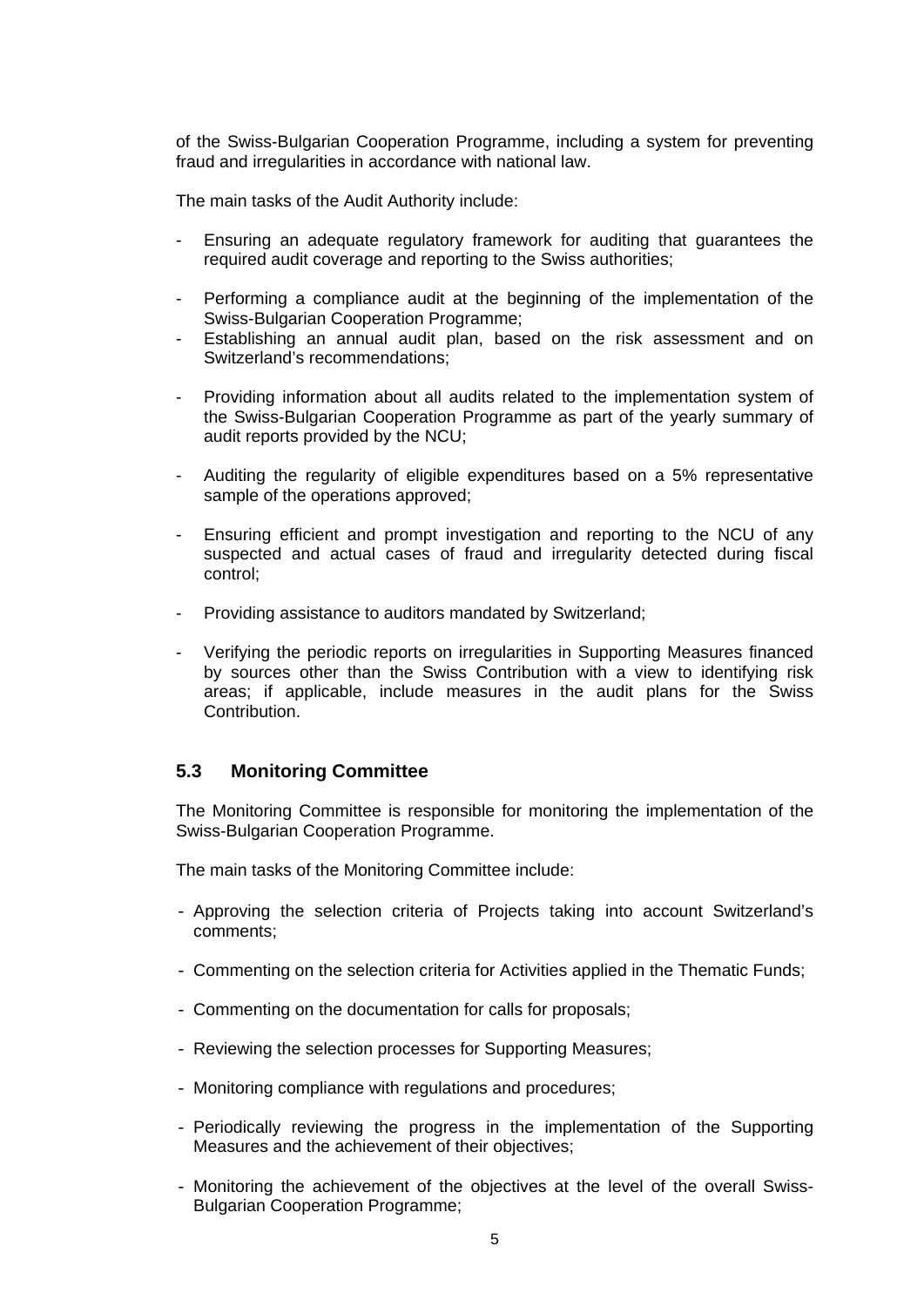- Examining and commenting on the annual report on the implementation of the Swiss Contribution prepared by the NCU;
- Commenting on the efficiency and effectiveness of the use of the financial resources available in the framework of the Swiss Contribution.

#### **5.4 Swiss Embassy**

The Swiss Embassy in Sofia is responsible for ensuring that: the Swiss-Bulgarian Cooperation Programme is managed by the Parties in an efficient and effective manner; the required data for decision making on the Swiss side is provided; the proposed Supporting Measures take into account Swiss expectations; information about the Contribution is provided to the interested parties.

The main tasks of the Swiss Embassy include:

- Facilitating contacts, assuring the liaison and networking between partners;
- Informing and giving advice to partners on the procedures and conditions of the Contribution;
- Transmitting official information and proposals to and from the Swiss authorities;
- Explaining the Swiss position on strategic and operational issues;
- Organising, together with the NCU, missions of Swiss delegations;
- Participating in meetings on the overall Swiss-Bulgarian Cooperation Programme;
- Providing information to the general public on the Swiss-Bulgarian Cooperation Programme and the Contribution;
- Participating in the Monitoring Committee as an observer.

### **5.5 Swiss Agency for Development and Cooperation (SDC) and State Secretariat for Economic Affairs (SECO)**

On the Swiss side, SDC and SECO are responsible for the implementation of the Swiss-Bulgarian Cooperation Programme.

The main tasks of SDC and SECO include:

- Ensuring the strategic and operational steering of the overall Swiss-Bulgarian Cooperation Programme;
- Participating in the annual meetings organised by the NCU;
- Engaging in a regular dialogue with the NCU and other partners involved on the identification and implementation of Supporting Measures as well as on the progress of the overall Swiss-Bulgarian Cooperation Programme;